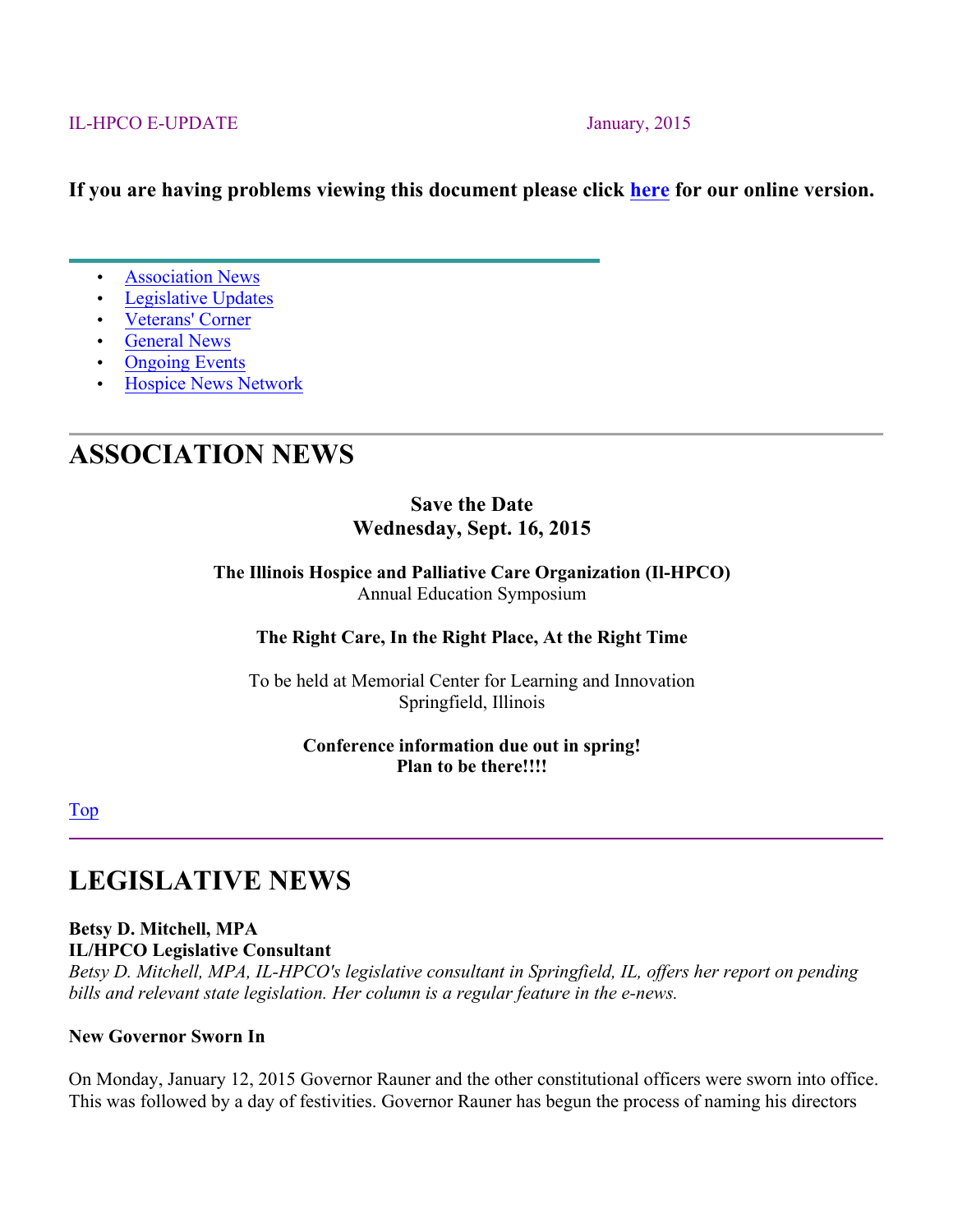for the state agencies. As this is being written, directors for the Illinois Department of Healthcare  $\&$  Family Services nor the Illinois Department of Public Health have been named. These names are expected soon.

On Wednesday, January 14, 2015 new members of the 99th Illinois General Assembly were sworn into office. There are several new faces. Now is a good time for you to introduce yourself to your legislators if you have not done so already. New legislation is beginning to be introduced. I will keep you posted on the new bills.

#### **Important Upcoming Dates**

February 4 -- State of the State Address by Governor Rauner February 18 -- Governor Rauner's Budget Address May 31 -- House & Senate Adjournment

#### **Contact Info**

Never hesitate to contact me if you want additional legislative information. You can reach me at 217-493- 2474 or Betsy@cook-witter.com

# **General News**



**Have You Ordered Your IL-HPCO License Plates?** Click here for details.

#### Top

# **VETERANS' CORNER**

#### **No Current Updates**

Members - here is the current Hospice-Veterans Partnership groups in Illinois. Please contact the location in your service area if you are interested in becoming involved as a member:

Marion: Andrea Parsons PSA for Community Health Marion VA Medical Center Phone: (618) 997-5311 Ext. 59160 Fax: (618) 997-8229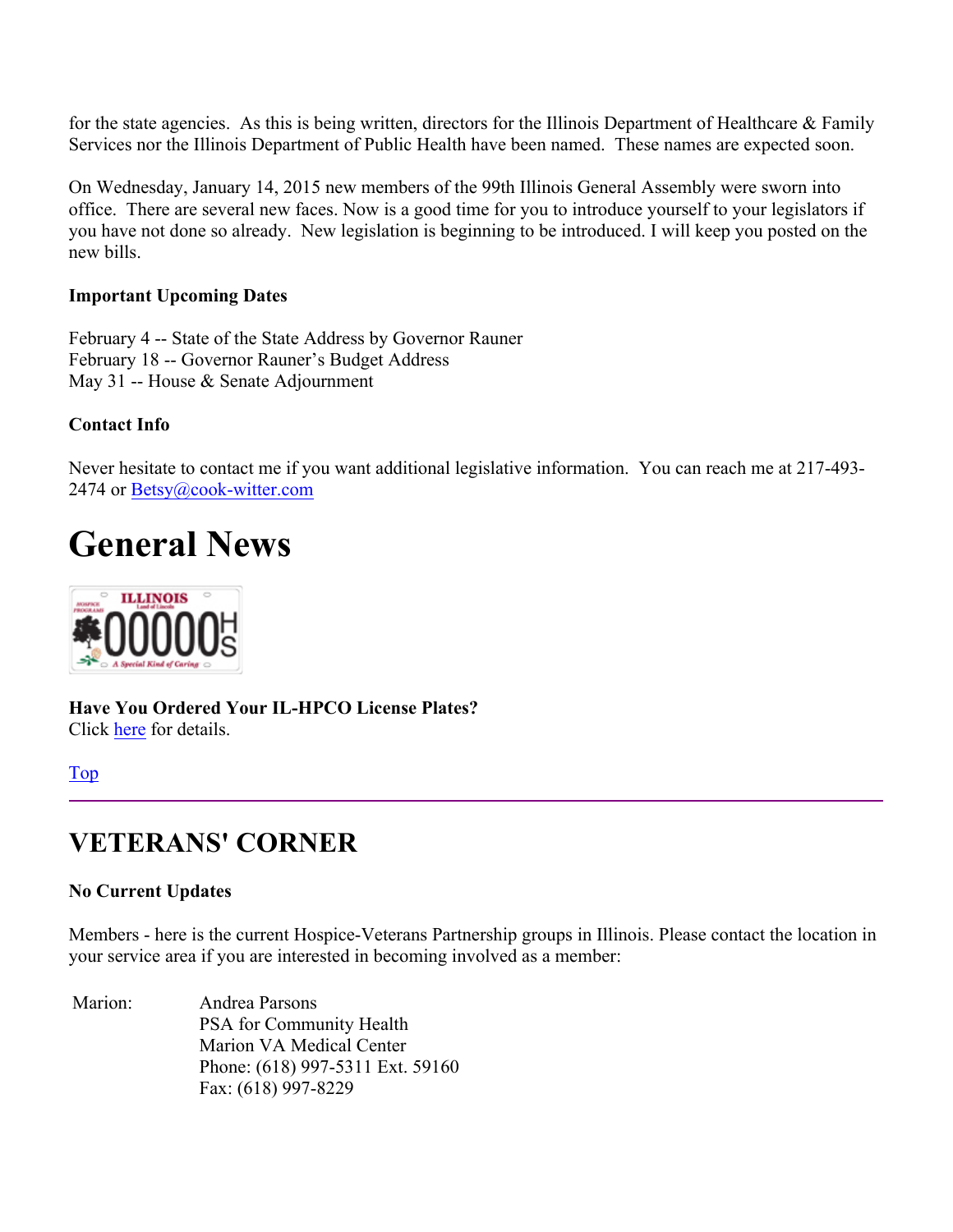Email: **Andrea.Parsons**@va.gov

- Danville/Illiana: Melissa A. Nelson, RN, LCSW Palliative Care Coordinator Illiana Health Care System Phone: 217-554-5137 Fax: 217-554-4310 Email: Melissa.Nelson6@va.gov
- Northern Tier: Sheila Schroedl, LCSW, SW Wm. S. Middleton Memorial VA Hospital Office: 608-280-7085 Telephone: 608-256-1901 Extension 11579 Email: Sheila.Schroedl@va.gov

Top

# **GENERAL NEWS**



**Have You Ordered Your IL-HPCO License Plates?** Click here for details.

Top

# **ONGOING EVENTS**

*Please e-mail editor@il-hpco.org with any additions or changes.*

**Ingalls Hospice Bereavement Support Group Services for 2014** *"Hope and Healing" Every Monday at 2:00 p.m.*

**Support groups for individuals and families who have experienced the loss of a loved one.** *"Straight Talk" Third Wednesday of every month at 6:00 p.m.*

**A grief support group just for men who have experienced the loss of a loved one.** *Widow/Widower Support*

**This six-week session will focus on providing support through topical discussions.** *Call for the date of the next session.*